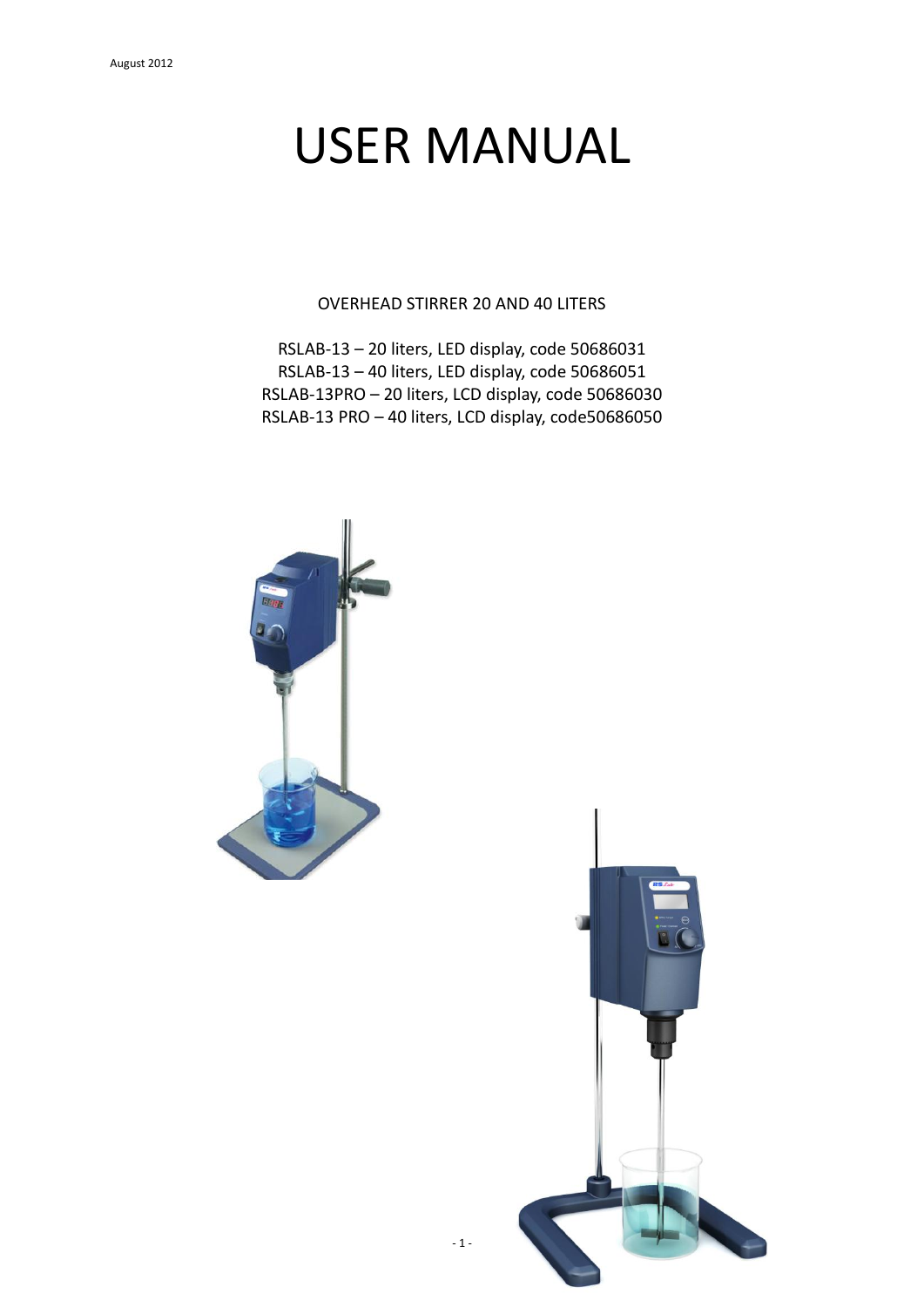# CONTENTS

|    | Preface and warranty                            | p.3 |
|----|-------------------------------------------------|-----|
| 1. | Safety instructions                             | p.3 |
| 2. | Proper use                                      | p.4 |
| 3. | Inspection                                      | p.4 |
| 4. | System assembly                                 |     |
| 5. | Trial run                                       | p.5 |
| 6. | Function                                        | p.5 |
|    | Control<br>a.                                   | p.5 |
|    | Display<br>b.                                   | p.6 |
| 7. | Overload protection                             | p.6 |
| 8. | Faults<br>p.7                                   |     |
| 9. | Maintenance and cleaning<br>p.8                 |     |
|    | 10. Associated standards and regulations<br>p.8 |     |
|    | 11. Technical data<br>p.9                       |     |
|    | 12. Accessories<br>p.9                          |     |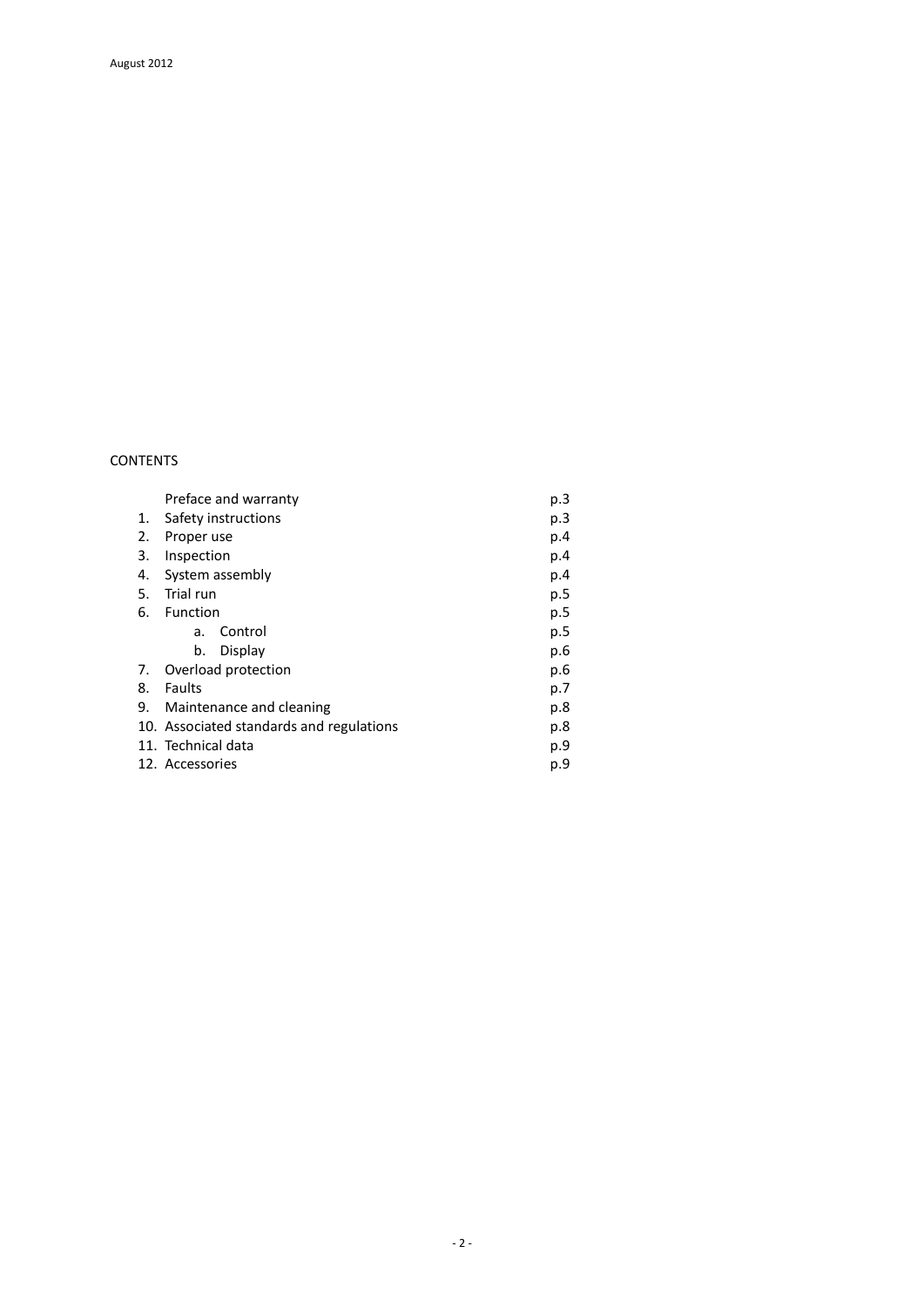Welcome to the stirrers RSLAB-13 and RSLAB-13PRO user manual. Users should read this manual carefully, follow the instructions and procedures, and beware of all the cautions when using this instrument.

When help needed, you can always contact the service department of manufacturer or your supplier for technical support. Please provide the customer care representative with the following information: Serial number, description of problem, methods and procedures adopted to resolve the problems and your contact information.

These RSLAB stirrers are warranted to be free from defects in materials and workmanship under normal use and service for a period of 12 months from the date of invoice. The warranty is extended only to the original purchaser. It shall not apply to any product or parts which have been damaged on account of improper installation, improper connections, misuse, accident or abnormal conditions of operation.

For claims under the warranty please contact your local dealer. You may also send the instrument direct to our works, enclosing the invoice copy and giving reasons for the claim.

1- Safety Instructions



## **Warning!**

Read the operating instructions carefully before use the instrument. Ensure that only trained staff work with the instrument.

#### **Protective ground contact!**

Make sure that socket is earthed (protective ground contact) before use.

When work, wear the personal guard to avoid the risk from splashing and evaporation of liquids and release of toxic or combustible gases.

Use the instrument following the safety instructions and profession safety rule to avoid any accident.

Users are not allowed to touch moving parts of the instrument to avoid accidents*.* 

Set up the instrument in a spacious area on a stable, clean, non-slip, dry and fireproof surface, do not operate the instrument in explosive atmospheres, with hazardous substances or under water.

If the instrument does not run smoothly, please decrease the motor speed.

Firmly secure the accessories to avoid damage risk.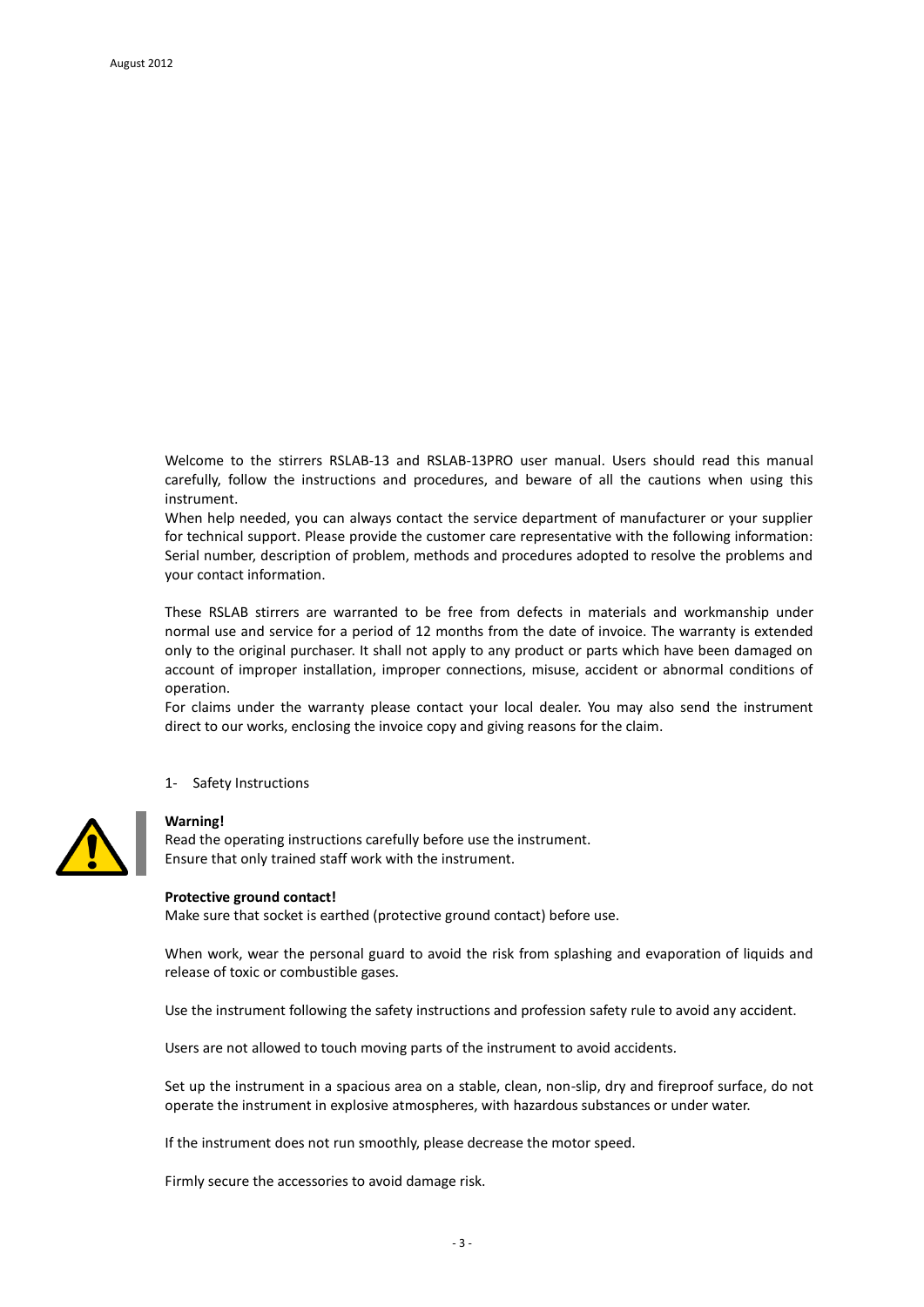Preparation of samples may lead to dangerous flammable. Only process samples that will not react dangerous.

Use the standard accessories listed in the "accessories" section, and follow the instructions to use accessories to ensure safety. Please switch off the power before assembly of the accessories, confirm the instrument and accessories are intact before switch on each time.

Keep away from high magnetic field.

Do not cover the instrument during running. Prevent the collision and extrusion to instrument and accessories.

The voltage started on the nameplate must correspond to the mains voltage.

The instrument may only be opened by qualified and trained technician only.

#### 2- Proper use

The instrument is designed for mixing sticky substance in schools, laboratories or factories. It can be installed on a variety of impeller, for different viscosity of the medium. This instrument is not suitable for using residential areas or other areas that may cause danger to the user or instrument as mentioned in chapter 1.

Do not use the accessories recommended by the manufacturer, or failure to use the instructions, may be caused unsafe situation.

#### 3- Inspection

Unpack the equipment carefully and check for any damages which may have arisen during transport. If it happens, please contact manufacturer for technical support.



If there is any apparent damage to the system, please do not plug it into the power line

The RSLAB-13 and RSLAB-13PRO includes the following items:

| Main unit          | 1 unit |
|--------------------|--------|
| Power cable        | 1 unit |
| User manual        | 1 unit |
| Key of drill chuck | 1 unit |
|                    |        |

4- System assembly

**Install stand:** The stand must be assembled according to the following instructions. Adjust the height of the main unit, and the distance from the main unit to the support holder by rotating the locking device. Anti-drop protector can be adjusted up or down, ensure the locking position is suitable for fixing the main unit, and then attach the main unit to the stand

**Install stirring impeller:** Plug the stirring impeller into the drill chuck, and adjust the depth of stirring impeller into





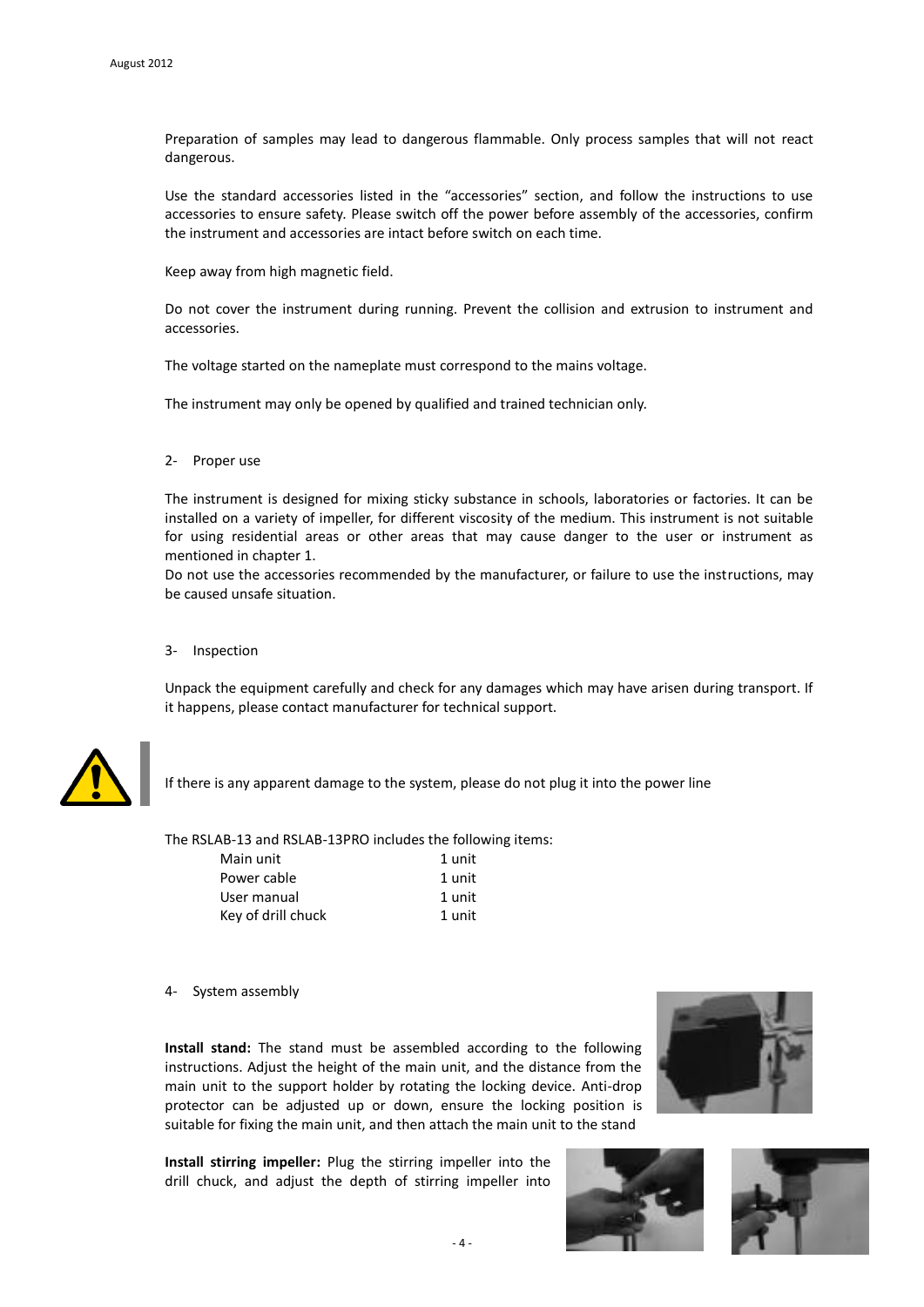vessel. Rotate the drill chuck with your fingers to fix the stirring impeller and then clockwise tighten evenly the drill chuck using chuck key.



**Note :** Overhead stirrer is a high-speed running device. The system are required to lock securely the corresponding components in each step of the assembly to avoid any movement of the main unit or stirring impeller witch would be caused harm or damage to peripheral instrument and personnel.

The stand is a support device for overhead stirrer. The corresponding components are required to be locked securely to avoid any movement witch would be caused harm or damage.

When install main unit and anti-drop protector, take care of your fingers to avoid harm.

# 5- Trial run

### RSLAB-13:

Ensure the required operating voltage and power supply voltage matched. Ensure the socket must be earthed reliably Counter-clockwise rotate the speed control button to the end before switch on instrument.

Connect the power cable, ensure the power in  $\mathcal{L}_{\text{max}}$ Clockwise rotate the speed control button to the speed value of the speed value, and start speed value,  $\frac{1}{2}$ Counter-clockwise rotate the speed control bu

#### RSLAB-13PRO:

Ensure the required operating voltage and power switch light<br>Ensure the socket must be earthed reliably **Power switch light** Ensure the socket must be earthed reliably Ensure the socket must be earthed renably **Power switch**<br>Connect the power cable, ensure the power of Rotate the stirring button and set stirring spee Press stirring button and start stirring. Press again the stirring button and stop stirring





**Note :** Do not touch components of high-speed running instrument during operation to avoid damage and harm.

- 6- Function
	- a. Control

RSLAB-13: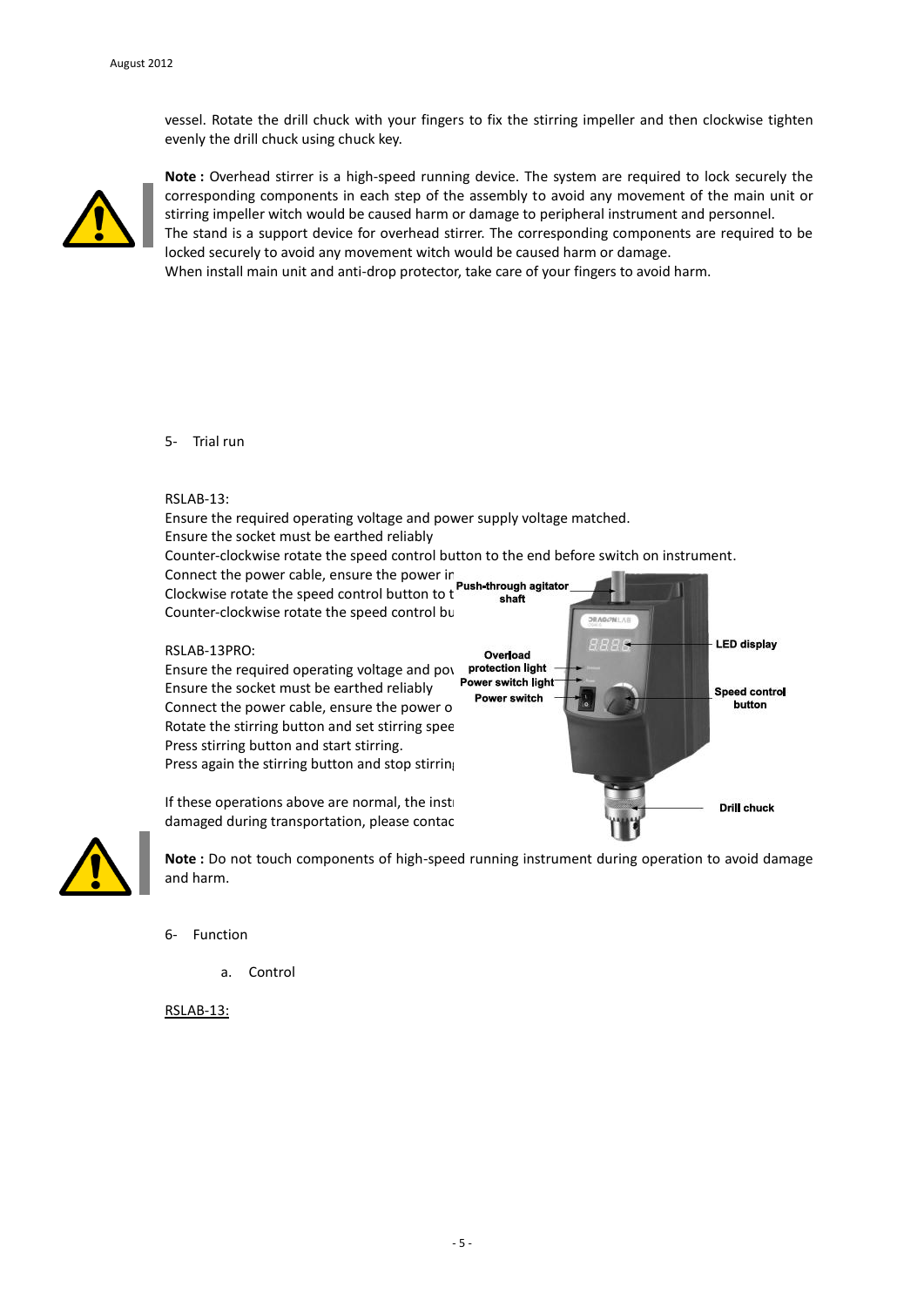| <b>Items</b>                                               | <b>Default settings</b>                                                                                                                                                                                                                |
|------------------------------------------------------------|----------------------------------------------------------------------------------------------------------------------------------------------------------------------------------------------------------------------------------------|
| Speed control button (Speed)                               | Set stirring speed, press the button to star/stop stirring function                                                                                                                                                                    |
| LED display speed value warning code<br><b>LED</b> display |                                                                                                                                                                                                                                        |
| Overload protection light (Overload)                       | LED light shows red when starts overload protection. When the<br>torque reaches limited value, overload protection function will be<br>started. At the same time overload protection light flashes, while<br>the system stops running. |
| Power switch light (Power)                                 | LED light shows green when switch on                                                                                                                                                                                                   |
| Drill chuck                                                | Can be held stirring impellers                                                                                                                                                                                                         |
| Push-through agitator shaft                                | If needed, shaft can push-through agitator                                                                                                                                                                                             |
| Power switch (VO)                                          | Switch on or off the instrument                                                                                                                                                                                                        |

# RSLAB-13PRO:



| <b>Items</b>                                                  | <b>Description</b>                                                                                                                                                                                                                                                       |
|---------------------------------------------------------------|--------------------------------------------------------------------------------------------------------------------------------------------------------------------------------------------------------------------------------------------------------------------------|
| Speed control button<br>(Speed)                               | Set stirring speed, press the button to start/stop stirring function                                                                                                                                                                                                     |
| Mode switch (Mode)                                            | Shift speed and torque display. LCD displays the current speed value at initial running. LCD displays<br>the current torque value when press the mode knob                                                                                                               |
| LCD display                                                   | LCD displays the real working state and all setting values                                                                                                                                                                                                               |
| Speed/torque light (RPM /<br><b>Torque</b>                    | Different colors of LED lights show the value for speed or torque that LCD screen currently displays.<br>Yellow LED light shows that LCD screen currently display speed. Green LED light shows that LCD<br>screen currently displays torque                              |
| Power switch/Overload<br>protection light(Power /<br>Overload | LED light shows green when switch on, LED light shows red when starts overload protection.<br>When the torque reaches limited value, overload protection function will be started. At the same<br>time overload protection light flashes, while the system stops running |
| Drill chuck                                                   | Can be held stirring impellers                                                                                                                                                                                                                                           |
| Push-through agitator shaft                                   | If needed, shaft can push-through agitator                                                                                                                                                                                                                               |
| Power switch (O)                                              | Switch ON or OFF the instrument                                                                                                                                                                                                                                          |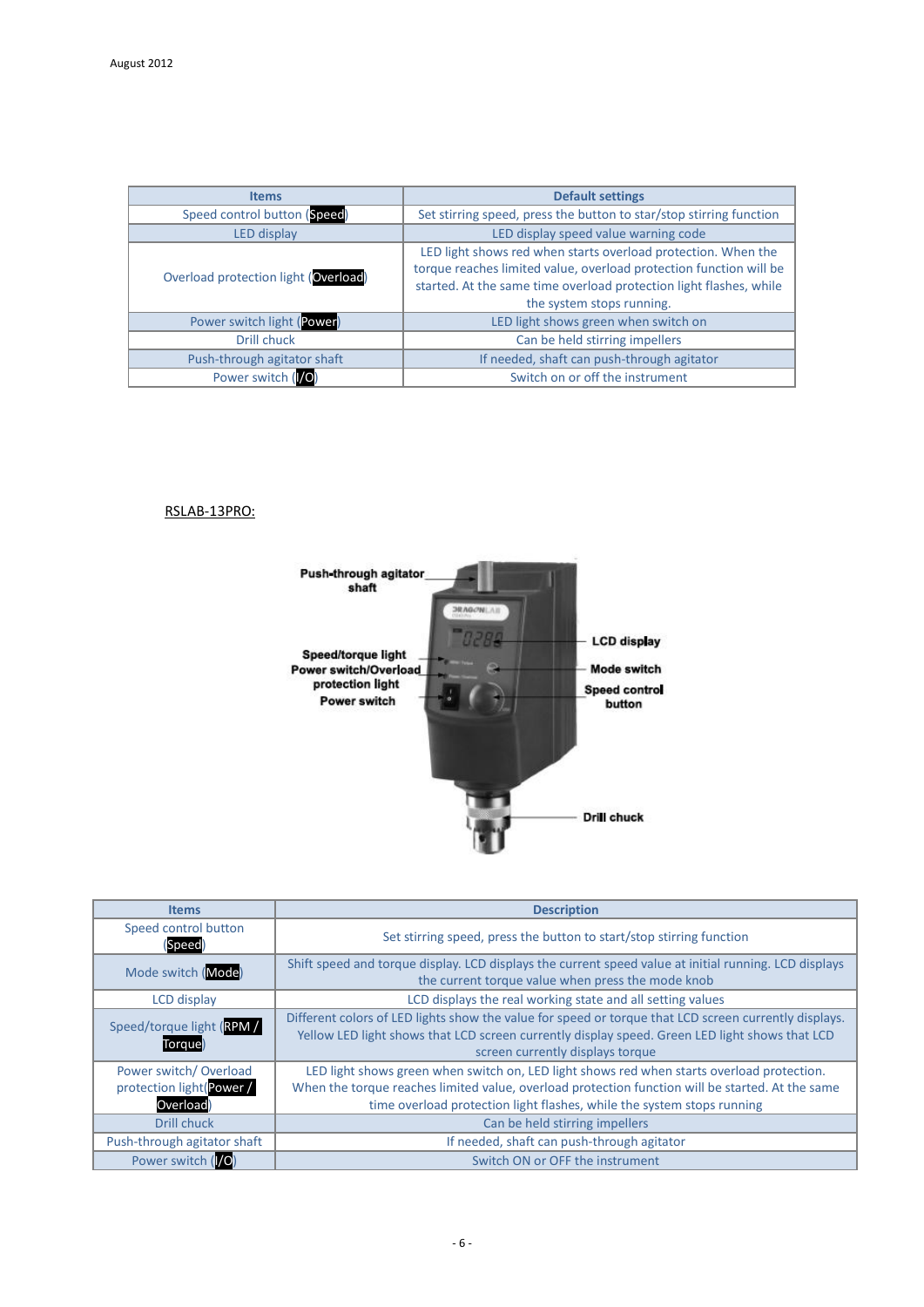b. Display

RSLAB-13:



LED displays speed value under normal conditions LED displays warning code under abnormal conditions

Place the overhead stirrer in safe and stable surface and connect power cable. Switch on instrument.

Clockwise rotate the speed control button to the target speed value, and start stirring function. Counter-clockwise rotate the speed control button to stop stirring function.

RSLAB-13PRO :



Set (Set): Display when set target speed value.

Remote control (PC): Display when using external probe.

Faults (**Err**): Display in case of error happening.

Set value/display: when Set display, this area shows setting value. When Set disappears, this area shows running value.

Place the overhead stirrer in safe and stable surface and connect power cable.

Switch on instrument.

The instrument begins self-checking.

When initialization is over, displays "set", at the same time the area of value setting/display flashes that indicate can be set speed value.

Rotate speed control button to set stirring speed.

LCD display no longer flashes when press speed button, "set" disappear, the stirring function start. Press speed button again, LCD display flashes, "set" display, the stirring function close.

## 7- Overload protection

The stirrers RESLAB-13 and RSLAB-13PRO work continuous, the motor current is electronically limited to achieve security stall and overload protection. When the torque reaches limited value, overload protection will be started. At the same time overload protection light flashes. Starts overload protection:

- When the setting speed value does not match the current medium viscosity, starts overload protection.
- When the motor output shaft is stuck, motor protection stars.

Refer to chapter 8 for the problems and solutions.

## 8- Faults

RSLAB-13:

Instrument cannot be powered ON when star stirring function.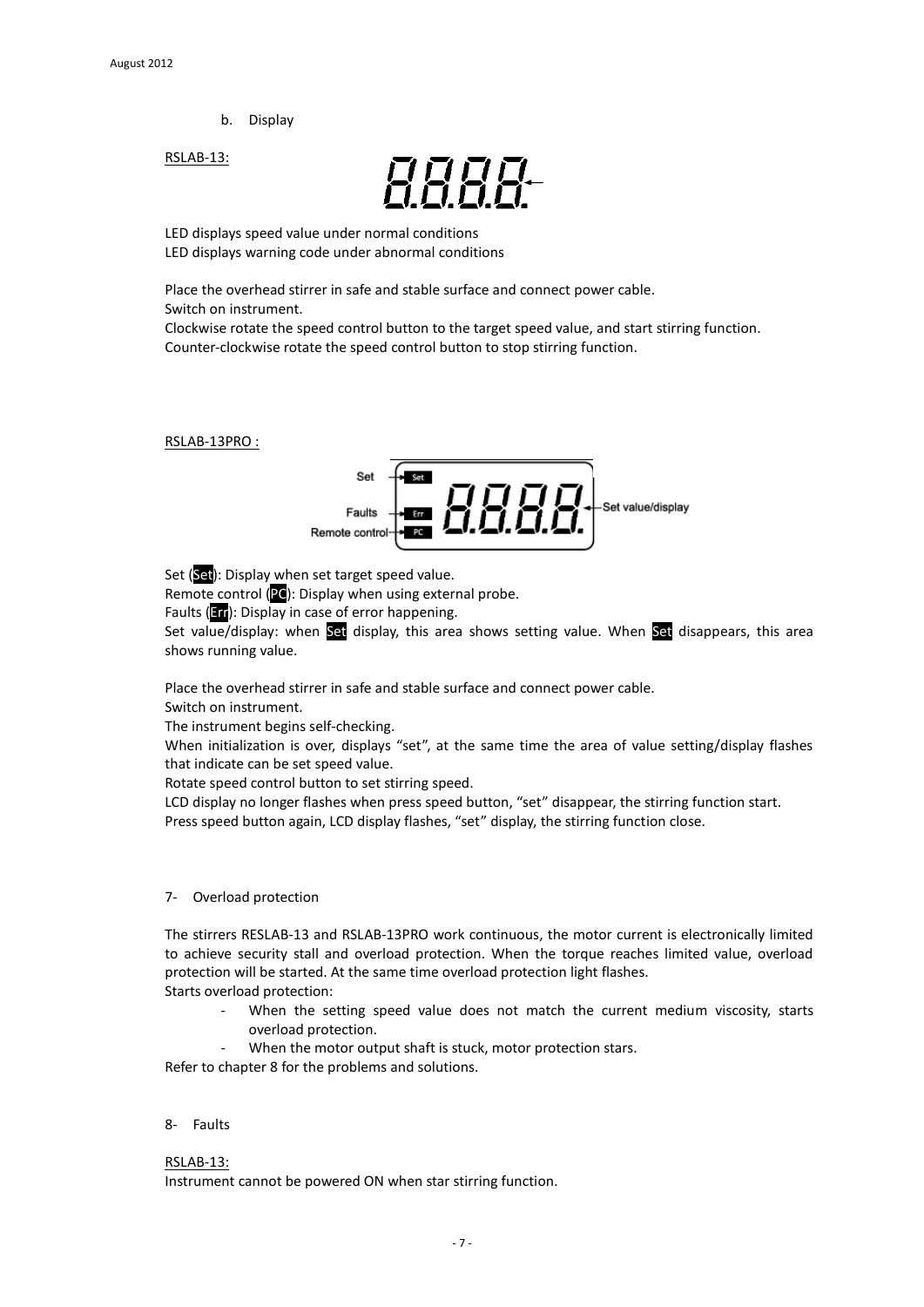Check whether the power cable is connected.

Stirring functions suddenly stop.

- Overload protection light changed to red, display area shows "Er 03", indicate the current failure is "overload protection". When the setting speed value does not match medium viscosity that caused overload protection, should be first switching OFF the instrument. Switch ON the instrument after lowered setting speed value. If overhead protection continues starting, then repeat the process and gradually reduce the speed.
- Overload protection light changed to red, display area shows "Er 04", indicate the current failure is "motor protection". When the motor output shaft is stuck caused motor protection, should be first switching OFF the instrument, remove the block material, and then switch ON the instrument to start stirring function.

If these faults are not resolved, please contact manufacturer/supplier.

## RSLAB-13PRO:

Instrument cannot be powered ON when star stirring function.

Check whether the power cable is connected.

Speed cannot reach set point.

The setting speed value does not match the current medium viscosity, please reduce speed then re-start.

Stirring functions suddenly stop.

- Overload protection light changed to red, display area shows "Er 03", indicate the current failure is "overload protection". When the setting speed value does not match medium viscosity that caused overload protection, should be first pressing speed control button to stop stirring function. Restart stirring after lowered setting speed value. If overhead protection continues starting, then repeat the process and gradually reduce the speed.
- Overload protection light changed to red, display area shows "Er 04", indicate the current failure is "motor protection". When the motor output shaft is stuck caused motor protection, should be first pressing speed control button to stop stirring function, remove the block material, and then re-set original setting speed value to start stirring function.

If these faults are not resolved, please contact manufacturer/supplier.

9- Maintenance and Cleaning

Proper maintenance can keep instruments working in a good state and lengthen its lifetime. Do not spray cleanser into the instrument when cleaning.

Do not remove the power line when cleaning.

Only use recommended cleansers:

- Dyes: isopropyl alcohol
- Construction materials: water containing tenside / Isopropyl alcohol
- Cosmetics: water containing tenside / Isopropyl alcohol
- Foodstuffs: water containing tenside
- Fuels: water containing tenside

Before using other method for cleaning or decontamination, the user must ascertain with the manufacturer that this method does no destroy the instrument. Wear proper protective gloves during cleaning of the instrument.

Keep the device clean and prevent liquid splashing into the device to affect its life time.

Electrical instruments may not be placed in the cleansing agent for the purpose of cleaning. If you require maintenance service, must be cleaned the instrument in advance to avoid pollution of hazardous substances, and to send back into original packing.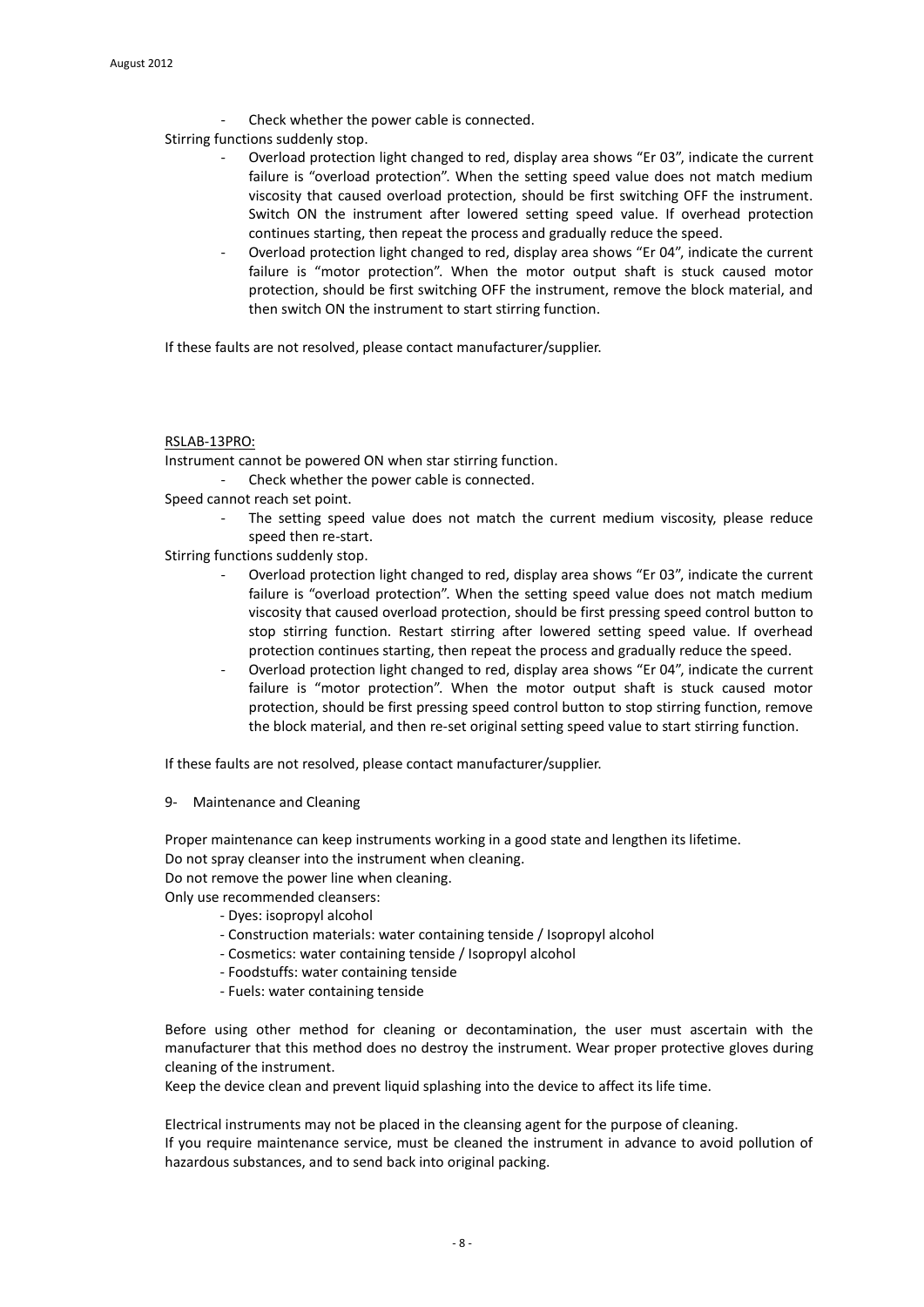If the instrument will not use for a long time, please switch off and place in a dry, clean, room temperature and stable location.

10- Associated standards and regulations

Construction in accordance with the following safety standards: EN61010-1 UL3101-1 CAN/CSA C22.2 (1010-1) EN61010-2-10

Construction in accordance with the following EMC standards: EN61326-1

|                                       | <b>RSLAB-13</b>            |               | <b>RSLAB-13PRO</b> |            |
|---------------------------------------|----------------------------|---------------|--------------------|------------|
| Max. stirring quantity $(H2O)$        | 20L                        | 40 L          | 20L                | 40 L       |
| <b>Motor ratting input</b>            | 60 W                       | 120W          | 60 W               | 120 W      |
| <b>Motor ratting output</b>           | 50 W                       | 100 W         | 50 W               | 100 W      |
| <b>Voltage</b>                        | 100-240 VAC                |               |                    |            |
| <b>Frequency</b>                      | 50/60 Hz                   |               |                    |            |
| <b>Power</b>                          | 70 W                       | 130W          | 70 W               | 130W       |
| <b>Speed range</b>                    | 50-2200 rpm<br>50-2200 rpm |               |                    |            |
| <b>Speed display accuracy</b>         | $+/- 3$ rpm                |               |                    |            |
| <b>Screen display</b>                 | <b>LED</b><br><b>LCD</b>   |               |                    |            |
| <b>Speed display accuracy</b>         | $+/- 1$ rpm                |               |                    |            |
| Max. torque                           | 40 Ncm                     | <b>60 Ncm</b> | 40 Ncm             | 60 Ncm     |
| Max. viscosity                        | 10000 mPas                 | 50000 mPas    | 10000 mPas         | 50000 mPas |
| <b>Overload protection</b>            | LED light flash, auto stop |               |                    |            |
| <b>Motor protection</b>               | LED light flash, auto stop |               |                    |            |
| <b>Chuck range diameter</b>           | $0.5 - 13$ mm              |               |                    |            |
| <b>Stand</b>                          | 14x220 mm                  |               |                    |            |
| Dimension (W x H x D)                 | 83x220x186 mm              |               |                    |            |
| <b>Weight</b>                         | $2.6$ Kg                   | $2.8$ Kg      | $2.6$ Kg           | $2.8$ Kg   |
| Protection class acc. to DIN/EN 60529 | <b>IP 21</b>               |               |                    |            |
| <b>Temperature</b>                    | $5 - 40 °C$                |               |                    |            |
| <b>Permission relative humidity</b>   | 80 %                       |               |                    |            |
| <b>Output RS232</b>                   | <b>No</b><br>Yes           |               |                    |            |

# 11- Technical data

# 12- Accessories

|          | Complete universal stand                                                                 |  |
|----------|------------------------------------------------------------------------------------------|--|
| 90686050 | Stand packing 1 (200 x 315 mm): plate base, support holder (780 mm) and<br>fixing device |  |
| 90686051 | Crossed stirrer, stainless steel 316L, 40x5cm                                            |  |
| 90686052 | Straight stirrer, stainless steel 316L, 40x6cm                                           |  |